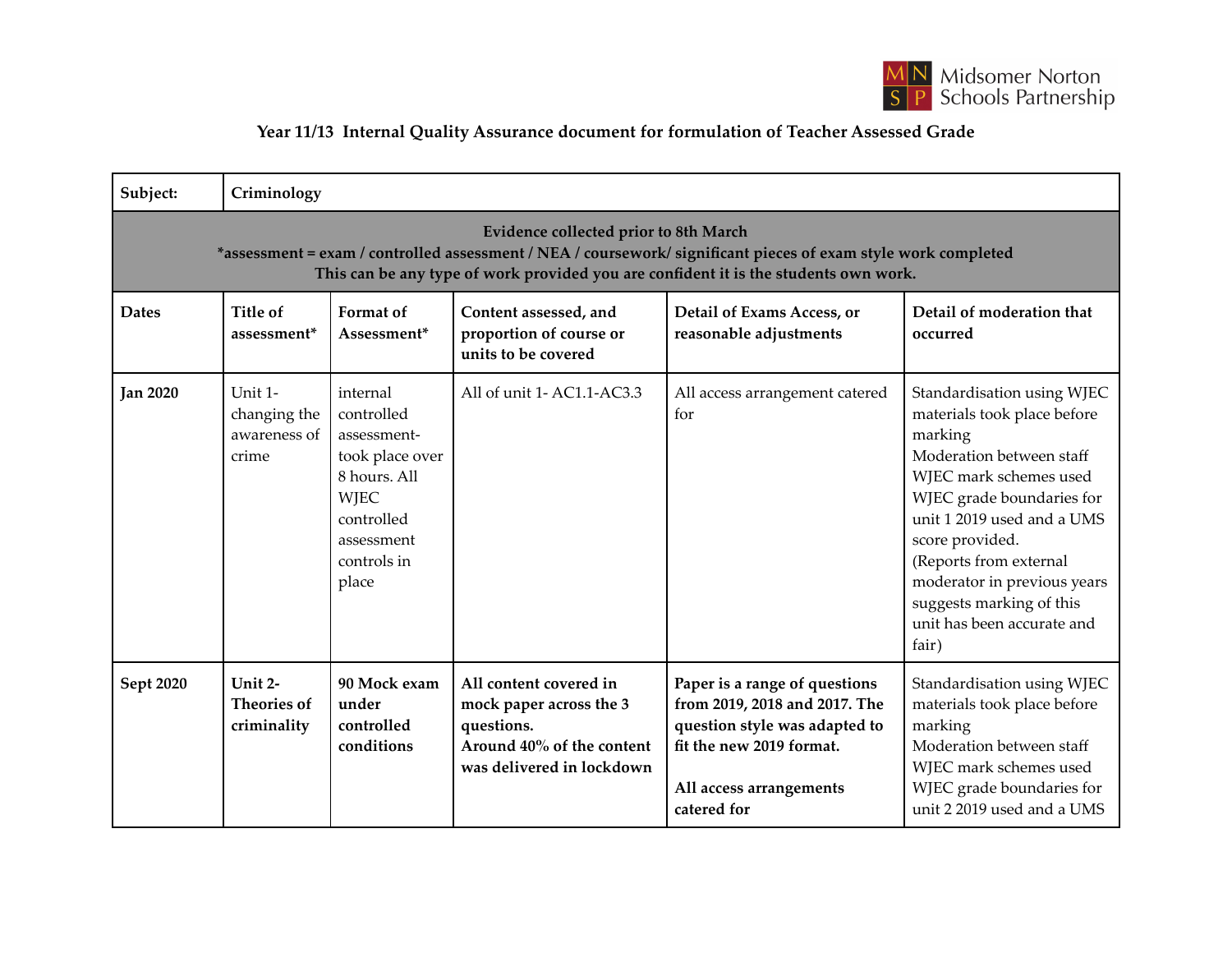

|                                                                                                                                                      |                     |                                        |                                                                                                                                                                                                                             |                                                                                                                                                                                                                | score provided.                                                                                                                                                                                          |  |  |
|------------------------------------------------------------------------------------------------------------------------------------------------------|---------------------|----------------------------------------|-----------------------------------------------------------------------------------------------------------------------------------------------------------------------------------------------------------------------------|----------------------------------------------------------------------------------------------------------------------------------------------------------------------------------------------------------------|----------------------------------------------------------------------------------------------------------------------------------------------------------------------------------------------------------|--|--|
| Dec 2020                                                                                                                                             | Unit 4 mock<br>exam | Sat under<br>formal exam<br>conditions | Around 40% of content was<br>covered in lockdown-Roles<br>of those in CJS, Models of<br>justice, Types of social<br>control, Aims of<br>punishment, forms or<br>punishment meeting the<br>aims- all covered in<br>lockdown. | Grade boundaries reduced by<br>$5\%$ as students were in<br>lockdown 2 weeks before the<br>mock exam<br>2018 paper- question style<br>modified to fit the changes to<br>question style put in place in<br>2019 | Standardisation using WJEC<br>materials took place before<br>marking<br>Moderation between staff<br>WJEC mark schemes used<br>WJEC grade boundaries for<br>unit 2 2019 used and a UMS<br>score provided. |  |  |
|                                                                                                                                                      |                     |                                        |                                                                                                                                                                                                                             | All access arrangements<br>catered for                                                                                                                                                                         |                                                                                                                                                                                                          |  |  |
| Evidence collected after 8th March<br>*assessment = exam / controlled assessment / NEA / coursework/ significant pieces of exam style work completed |                     |                                        |                                                                                                                                                                                                                             |                                                                                                                                                                                                                |                                                                                                                                                                                                          |  |  |
| <b>Dates</b>                                                                                                                                         | <b>Title of</b>     |                                        |                                                                                                                                                                                                                             |                                                                                                                                                                                                                |                                                                                                                                                                                                          |  |  |
|                                                                                                                                                      | assessment*         | <b>Format</b> of<br>Assessment*        | Content assessed, and<br>proportion of course                                                                                                                                                                               | Detail of Exams Access, or<br>reasonable adjustments                                                                                                                                                           | Detail of moderation that<br>occurred                                                                                                                                                                    |  |  |